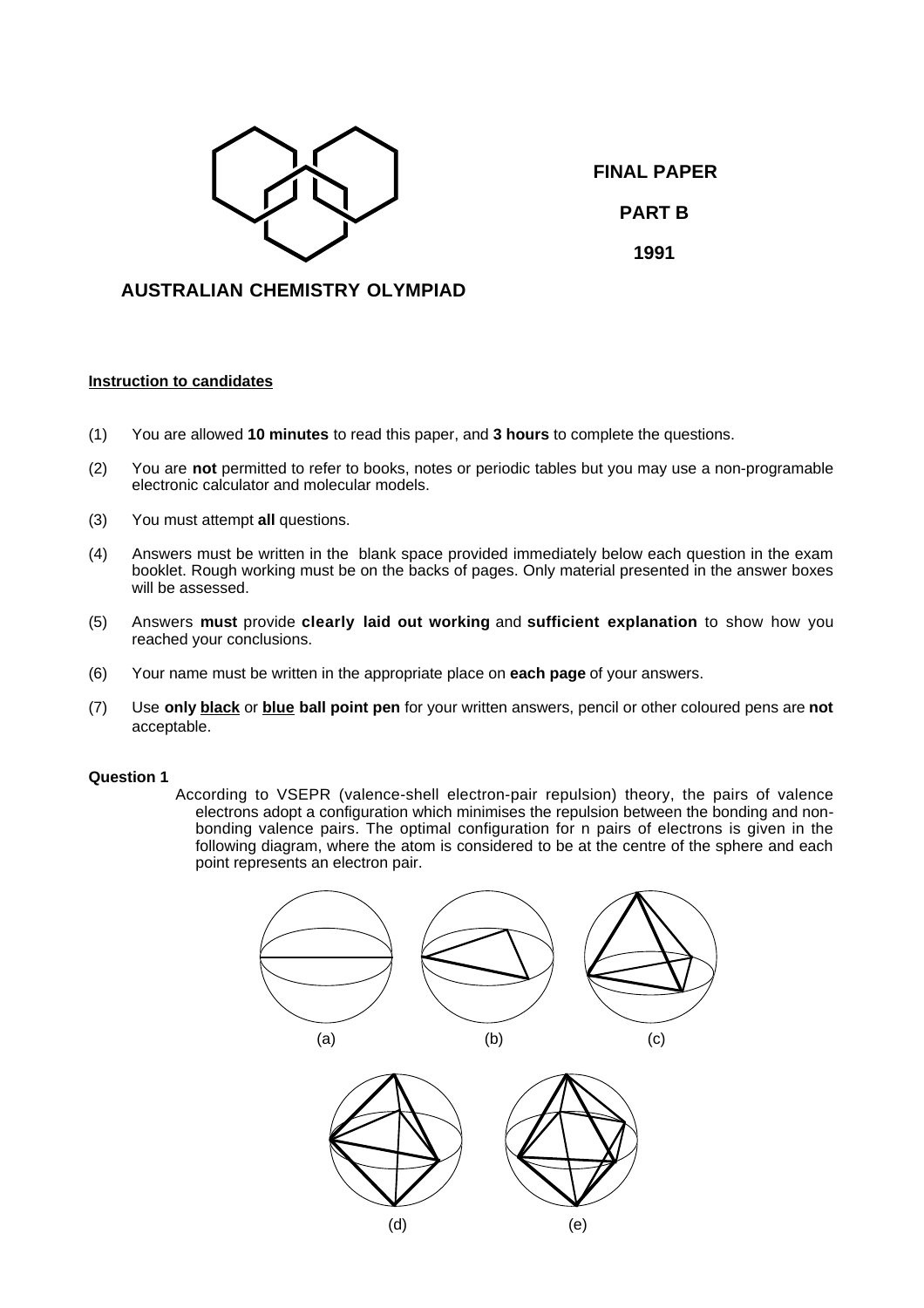- (a) Comparison of the geometric structure of  $\text{CCI}_4$ ,  $\text{SCI}_4$  and  $\text{XeF}_4$  molecules.
	- (i) Give the number of valence-electron pairs and their arrangement around each central atom.
	- (ii) Draw the possible structure (or structures) of each molecule.
	- (iii) If several forms are possible, choose one, taking into account the fact that the repulsion between pairs decreases as follows:

free-pair / free-pair > bonded-pair / free-pair > bonded-pair / bonded-pair

- (b) Comparison of the geometric structure of BeCl2,  $SnCl<sub>2</sub>$ , H<sub>2</sub>S and XeF<sub>2</sub> molecules. (i) Give the number of valence-electron pairs and their arrangement around each central atom.
	- (ii) Draw the possible structure (or structures) of each molecule.
	- (iii) If several forms are possible, choose one, taking into account the fact that the repulsion between pairs decreases as follows:

free-pair / free-pair > bonded-pair / free-pair > bonded-pair / bonded-pair

- (c) Comparison of phosphorus halide compounds.
	- (i) Give the structure of the molecules having the formula  $PX_3$  where  $X = F$ , Cl, Br and I, and justify your answer.
	- (ii) Give the maximum value of the X—P—X bond angle.
	- (iii) With reference to the volume occupied by the bonding pairs around the phosphorus, predict whether the X—P—X bond angles will be increased or decreased when X is F, Cl, Br and I.
	- (iv) The H—P—H bond angle in PH<sub>3</sub> is less than the X—P—X bond angles in phosphorus halides. Why?

## **Question 2**

(a) Not all types of mushrooms can be safely eaten. For instance, one type of mushroom, Amanita muscaria, contains the poisonous alkaloid muscarine pictured below, as a Harworth diagram.



- (i) Identify the chiral centres in the above molecule. (The numbering of positions begins at oxygen and proceeds clockwise).
- (ii) How many stereo-isomeric forms of this compound are there? How many pairs of enantiomers? Is there a meso diastereomer?
- (iii) Suppose you are a forensic chemist faced with the following problem. Someone has died after eating mushroom stew made with mushrooms picked from woods near the deceased's home. Could this person have picked some Amanita muscaria along with harmless Amanita rubescens? Or was this person poisoned by the addition of synthetic muscarine to their stew. Assume you have a solution of muscarine from the stew. How could you quickly determine whether the deceased was a victim of an unfortunate accident or the victim of foul play?
- (b) (i) Bisabolene C<sub>15</sub>H<sub>24</sub> is found widely distributed in nature especially in myrrh and oil of bergamot. Hydrogenation over platinum in acetic acid gives compound X C<sub>15</sub> H<sub>30</sub>. Bisabolene also undergoes partial hydrogenation in cyclohexane to give compound **Y** C15 H28. Ozonolysis of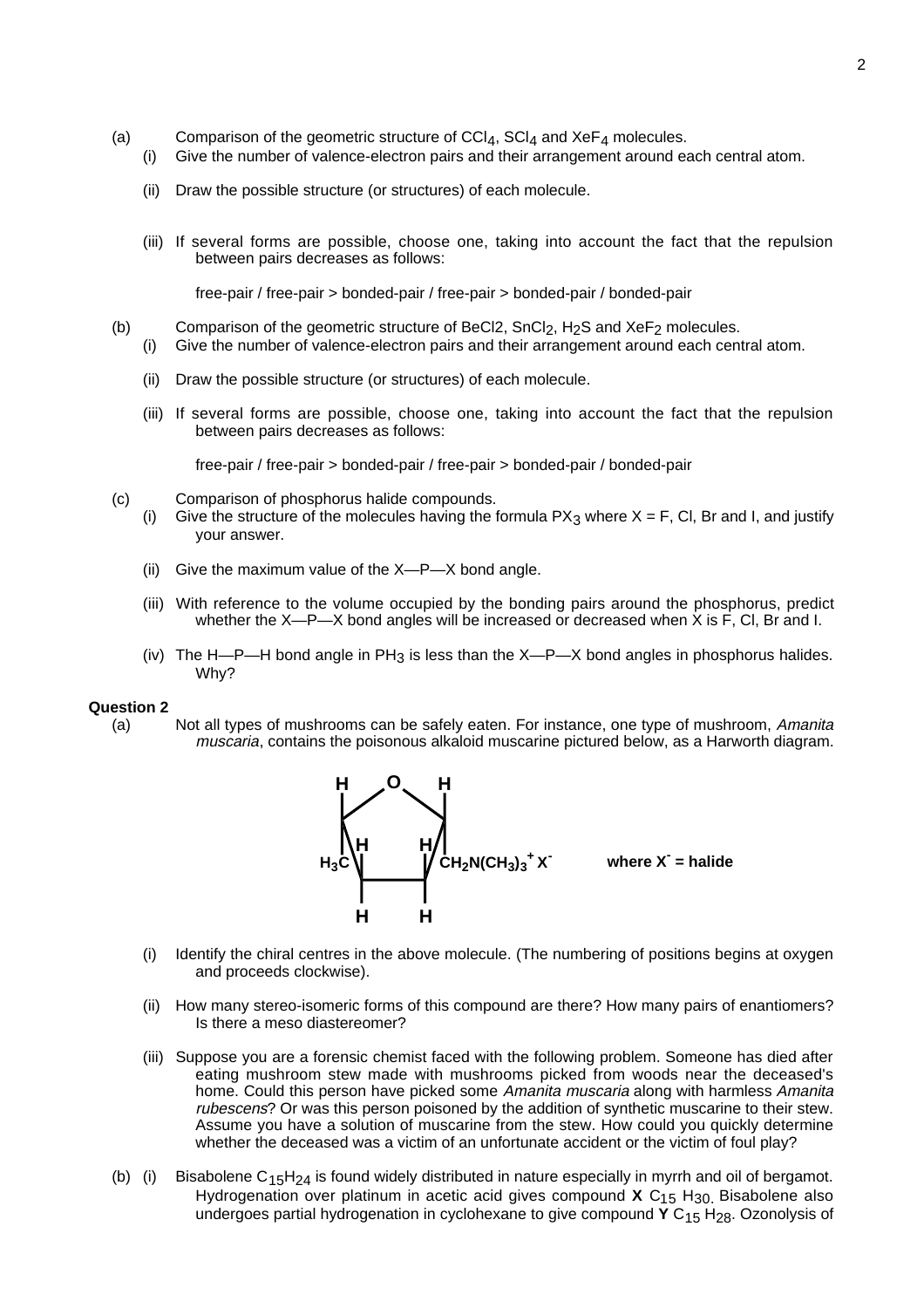Y gives 6-methyl-2-heptanone and 4-methylcyclohexanone. Ozonolysis of bisabolene gives amongst other products propan-2-one and 4-oxopentanoic acid.

On the basis of this data identify compound **Y** and suggest possible structures for bisabolene.

(ii) Bisabolene and an alcohol derived from bisabolene are amongst the products obtained from the acid catalysed cyclisation of the terpenoid alcohol nerolidol (shown below).



Propose a mechanism for the cyclisation of nerolidol to bisabolene and suggest a structure for the related alcohol bisabolol also produced in the acid catalysed reaction

- (iii) What does this suggest about the structure of bisabolene?
- (iv) Bisabolene reacts easily with hydrogen chloride to give compound **Z.** C15H27Cl3 which is also formed when a mixture of bisabolene and bisabolol from nerolidol is treated with hydrogen chloride.

What is the structure of compound **Z**?

## **Question 3**

(a) Three solutions of a weak organic monoprotic acid with the same concentration of 1 x 10<sup>-4</sup> M were prepared in an aqueous buffer solution with  $pH = 9.20$ , in hydrochloric acid, and in aqueous sodium hydroxide, respectively.

Absorbances of the solutions were measured at two wavelengths. The results obtained are shown in the table below:

| Solution in             | <b>Absorbance</b>    |                      |  |
|-------------------------|----------------------|----------------------|--|
|                         | $\lambda_1 = 285$ nm | $\lambda_2$ = 346 nm |  |
| buffer with $pH = 9.20$ | 0.373                | 0.0981               |  |
| HCI(aq)                 | 0.309                |                      |  |
| NaOH(aq)                | 0.501                | 0.295                |  |

Calculate the pKa value of the organic acid.

(b) A sodium chloride solution concentration of 0.01 mol dm<sup>-3</sup> may be titrated with AgNO<sub>3</sub> solution in a basic medium until a brown precipitate of  $Aq<sub>2</sub>O$  is obtained according to the equation :

$$
2 \text{ AgOH} \longrightarrow \text{Ag}_2\text{O} + \text{H}_2\text{O}
$$

What must be the pH of the solution if the chloride concentration is to be determined with an accuracy of no greater than 0.1% below the correct value?

The solubility products of AgOH and AgCl are:

$$
K_{spAgOH} = 5 \times 10^{-8}
$$
  $K_{spAgCl} = 10^{-9.7}$ 

(c) The **distribution coefficient** for the extraction of benzoic acid (HBz) from water into a water immiscible organic solvent is:

$$
K_{D} = \frac{[H B z]_{o}}{[H B z]_{w}}
$$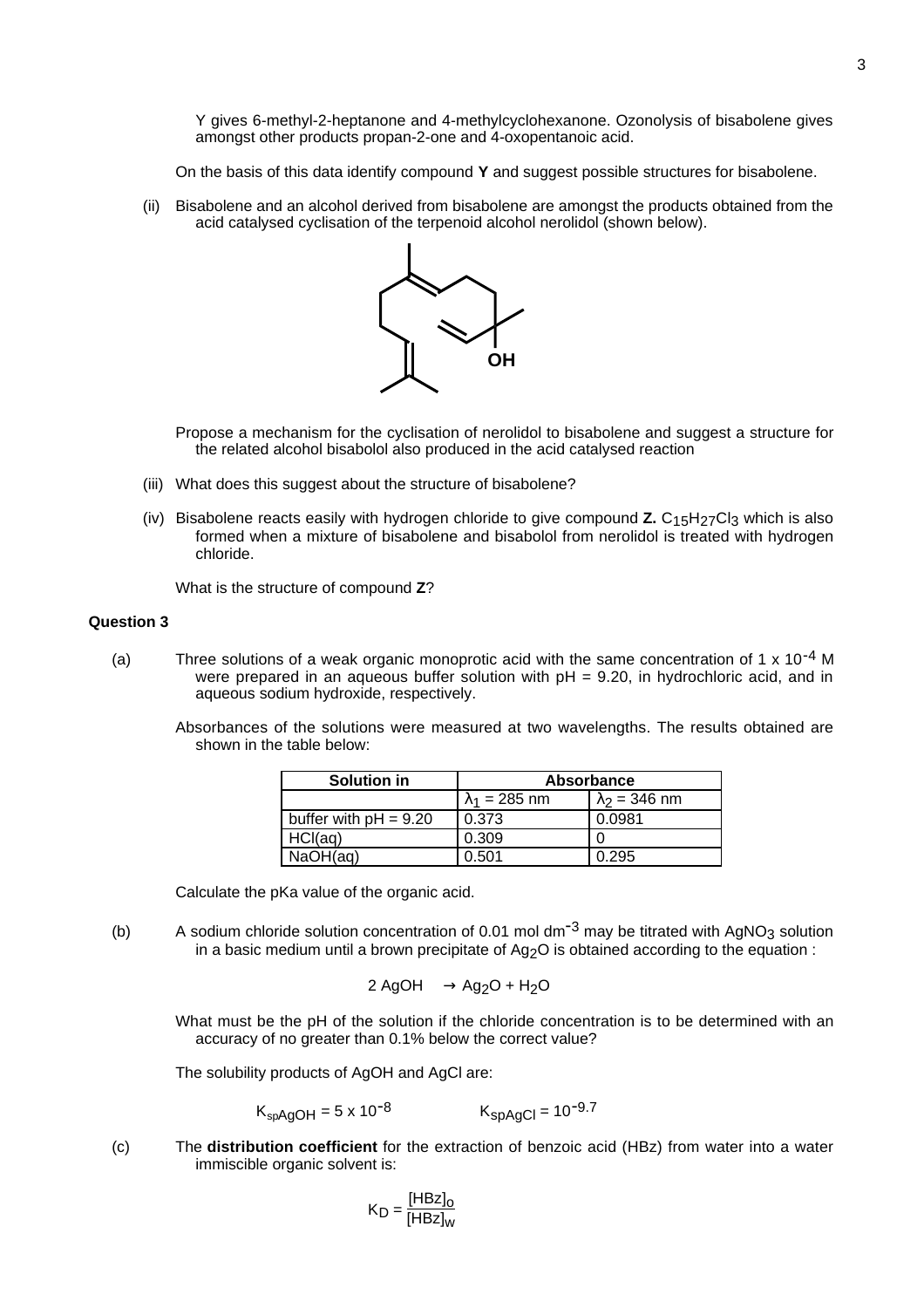where  $[{\rm HBz}]_0$  is the molar concentration in the organic phase and  $[{\rm HBz}]_w$  the concentration in the aqueous phase.

However, part of the benzoic acid in the aqueous layer will exist as Bz<sup>-</sup>, depending on the magnitude of Ka and the pH of the aqueous layer. The **distribution ratio**, which is the ratio of the concentrations of **all** the species of the solute in each phase, in such a case better describes the extraction efficiency:

$$
D = \frac{[HBz]_0}{[HBz]_W + [Bz]_W}
$$

Derive an expression for D that contains the constants  $K_D$ ,  $K_A$  and the variable  $[H^+]_w$  *i.e.* the molar concentration of H<sup>+</sup> in water.

#### **Question 4**

Solutions containing the complex cation,  $F \in \text{SCN}^{2+}$ , in concentrations equal to and above 10<sup>-5</sup> mol L<sup>-1</sup> are dark red in colour. The dissociation constant,  $K_D$ , for this complex is 10<sup>-2</sup>.

- (a) If 500 mL of 2 x 10<sup>-3</sup> M FeCl<sub>3</sub> is added to an equal volume of 2 x 10<sup>-2</sup> M KSCN, what are the concentrations of all the ionic species present? Is the solution coloured?
- (b) The fluoride anion will also complex with iron(III) in solution to form  $FeF<sup>2+</sup>$  with a dissociation constant of  $10^{-5}$ . If potassium fluoride is added to the solution described in (a), how much would be required to change the colour of the solution?
- (c) HF is unusual in the series of hydrohalogenic acids in that it is considered to be a weak acid having a  $pK<sub>a</sub>$  of 3.2. HSCN however is considered a strong acid. To one litre of water was added  $10^{-3}$  mol of FeCl<sub>3</sub>,  $10^{-2}$  mol of KSCN and  $10^{-1}$  mol of KF. If this solution is titrated slowly with HCl until the red colouration just appears what will be the final pH? (Ignore volume changes)

## **Question 5**

(a) CuSO<sub>4</sub> 5H<sub>2</sub>O is perhaps the best known copper salt. When 10g of the salt is dissolved in 250-mL of water the resultant pH of the solution is 5.0. The hydrolysis reaction can be written:

| alternatively: | $Cu^{2+}$ + 2H <sub>2</sub> O $\overline{\phantom{}}$ Cu(OH) <sup>+</sup> + H <sub>3</sub> O <sup>+</sup><br>$Cu^{2+} + OH^{-} \implies Cu(OH)^{+}$ | $K_{\text{Cu}}$<br>$K_{\rm Cu}$ |
|----------------|-----------------------------------------------------------------------------------------------------------------------------------------------------|---------------------------------|
|                |                                                                                                                                                     |                                 |
| where          | $KCu = \frac{K_{H2O}}{K_{Cu}}$                                                                                                                      |                                 |

Similar expressions may be written for the sulfate anion.

Calculate  $\mathsf{K}_{\mathsf{C}\mathsf{u}}$  and  $\mathsf{K}_{\mathsf{SO}_4}$  .

#### **Data:**

```
Relative atomic masses: Cu 63.55 S 32.06 O 16.00 H 1.008 Cl 35.45
```
(b) A solution of Cu(ClO<sub>4</sub>)<sub>2</sub> at the same concentration as above has a pH 0.5 units lower. Account for this observation.

## **Question 6**

Zinc blende is a sulfide ore used for the industrial production of zinc metal. The production of zinc from zinc sulfide proceeds in two stages:

- the roasting of zinc sulfide in air to form zinc oxide
- the reduction of the zinc oxide with carbon monoxide to form the metal.
- We will only consider the first step in this preparation. The roasting involves burning the zinc sulfide in air at 1350 K, the air being considered as a mixture of only oxygen and nitrogen in a volume ratio of 1:4. The reaction proceeds according to the following equation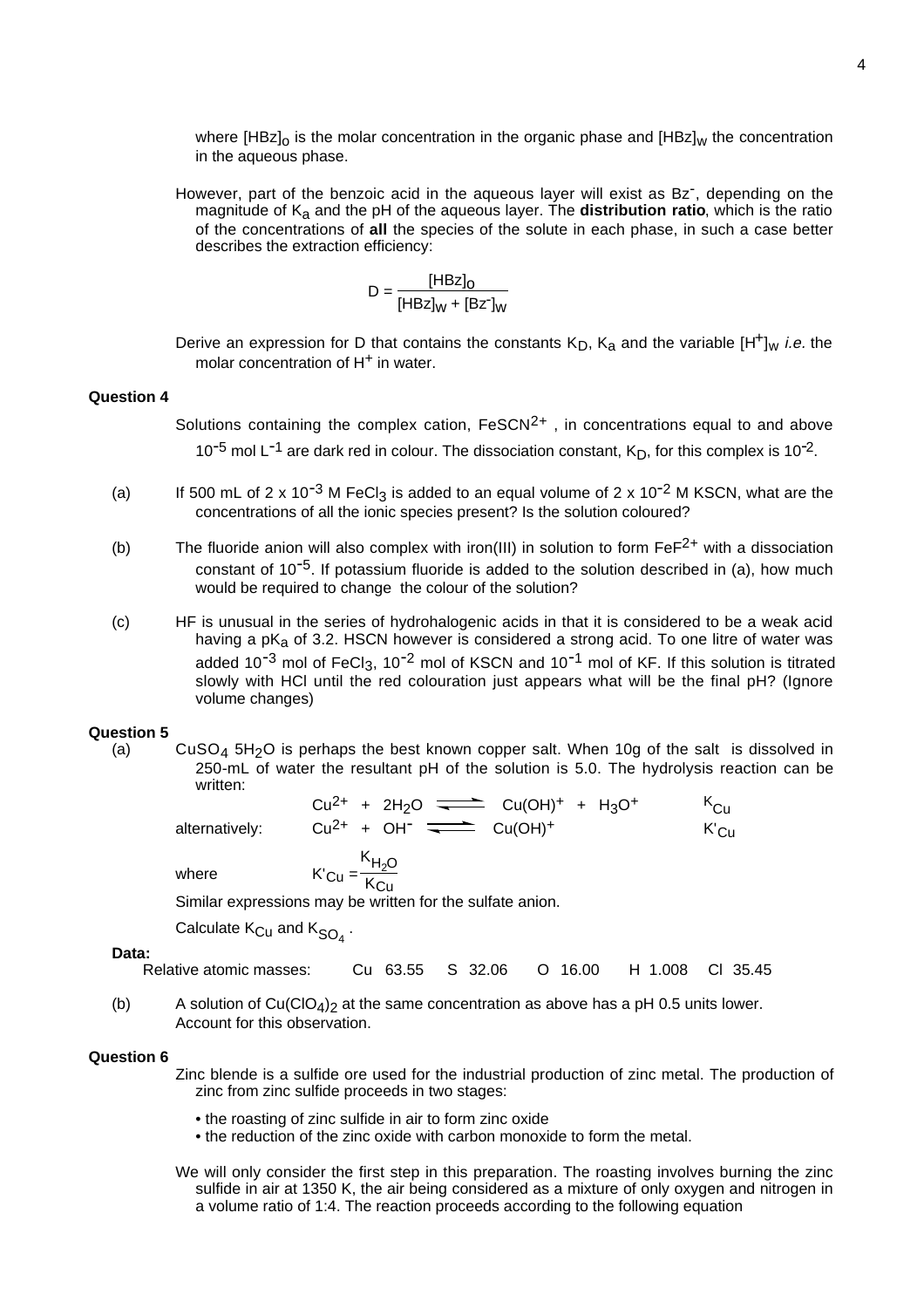$ZnS (s) + \frac{3}{2}O_2(g) \longrightarrow ZnO (s) + SO_2(g)$ 

Industrially it is important to know whether the reaction can be self-sustaining, ie that the heat produced is sufficient to bring the reactants from ambient temperature to the reaction temperature.

#### **All necessary data required for this problem can be found at the end of the question.**

- (a) Suppose that the zinc blende is pure zinc sulfide. Starting with a stoichiometric mixture of one mole of zinc blende and the necessary quantity of air at 298 K, calculate the temperature to which the mixture would be raised by the heat evolved during the roasting of the mineral at 1350 K under standard pressure. Is the reaction self-sustaining?
- (b) Zinc blende however is never pure: it is mixed with a gangue which can be assumed to be entirely silica, SiO<sub>2</sub>. Assuming that the gangue does not react during the roasting, calculate the minimum zinc sulfide content of the mineral for which the reaction would be selfsustaining g at 1350 K, despite the presence of silica. Give the answer in grams of ZnS per hundred grams of mineral.

#### **Data:**

Standard enthalpy of reaction for the roasting zinc sulfide :  $\Delta H^{\circ}$ <sub>f</sub>(1350K) = -448.98 kJ mol<sup>-1</sup>

Standard molar heat capacities, averaged over the temperature range considered:

|                     | <b>Heat capacity</b><br>$(J K^{-1} mol^{-1})$ |
|---------------------|-----------------------------------------------|
| ZnS(s)              | 58.05                                         |
| SO <sub>2</sub> (g) | 51.10                                         |
| $N_2$ (g)           | 30.65                                         |
| ZnO(s)              | 51.64                                         |
| $O_2$ (g)           | 34.24                                         |
| $SiO2$ (s)          | 72.50                                         |

| Relative atomic masses: | Zn 65.38 S 32.06 |  | Si 28.09 | $O$ 16.00 |
|-------------------------|------------------|--|----------|-----------|
|-------------------------|------------------|--|----------|-----------|

#### **Question 7**

- An element **X** occurs naturally in small quantities both in its elemental state and in minerals comprised mainly of  $X_2O_3$  or  $X_2S_3$ .  $X$  is a relatively weak conductor of electricity and its conductivity decreases with an increase in temperature, but increases rapidly at its melting point (545K). When **X** melts it does so with a reduction in volume. At its boiling point (1833K, 101.4kPa) the density of the vapour of **<sup>X</sup>** is 3.111 gL-1. The vapour density varies with temperature being 1.122 gL<sup>-1</sup> at 2280K and 0.919 gL<sup>-1</sup> at 2770K.
- **X** does not react with dilute non-oxidising acids, but is oxidised by concentrated sulfuric acid or aqua regia to form the sulfate or chloride of **X**(III) respectively.

**X**(III) salts form complex compounds with alkali metal halides or sulfates:

eg 
$$
XCI_4^T
$$
,  $XCI_5^{2^-}$ ,  $XCI_6^{3^-}$ ,  $X(SO_4)_2^T$ ,  $X(SO_4)_3^{3^-}$ 

- **X** also forms compounds at the oxidation state of -3, eg **X**N or **X**H3, and at the +4 oxidation state, eg  $X_2O_4$ .
- **X**(III) halides are formed by direct reaction of **X** with appropriate halogens, but only in the case of fluorine is it possible to form **X**F5. This reflects the strong oxidising ability of **X**(V) which is

the oxidation state also found in the **X**O<sub>3</sub> anion. These latter anions are as expected strong

oxidants and will oxidise Mn<sup>2+</sup> to MnO $_4^-$  in acidic media.

- The behaviour of many **X**(III) salts in water is unusual and **X**Cl3 converts slowly to **X**OCl which is relatively water insoluble. Many **X**(III) salts dissolve in ether or acetone.
- Compounds of **X** with tellurium are non-stoichiometric, ie  $X_2Te_{3-y}$ , and depending upon y these can be either "n" or "p" semiconductors.